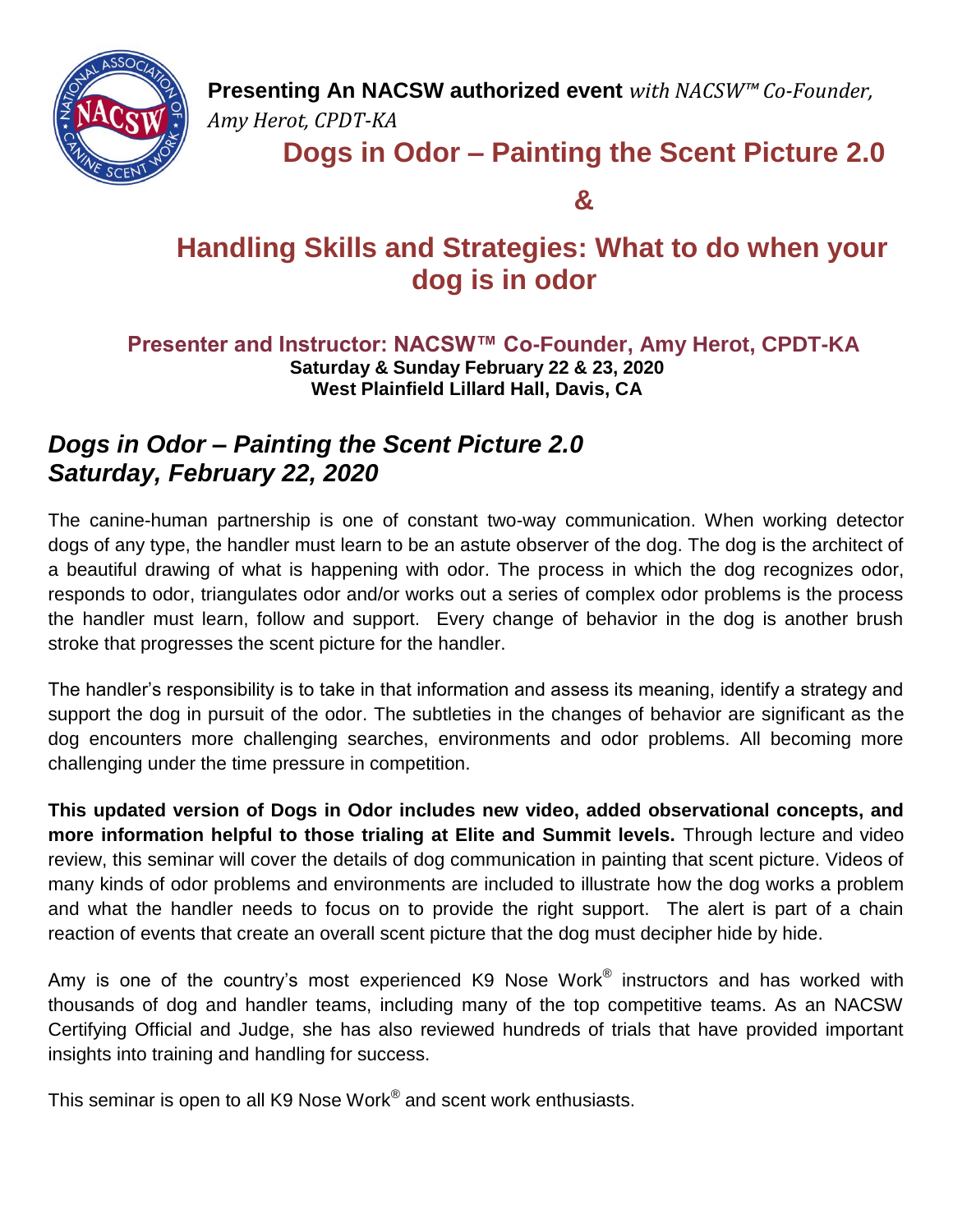## *Handling Skills & Strategies: What to do when your dog is in odor Sunday, February 23, 2020*

The conversation that occurs between dog and handler in scent detection is very personal and unique to that partnership. This dialogue begins with first observing how the dog works odor, followed by the handler gleaning information about the source of odor based on their dog's changes of behavior. The next step is for the handler to respond to that information through: movement, non-movement, leash handling, or voice, all of which provides feedback to the dog. This two-way communication between dog and handler becomes a conversation.

Handling Skills and Strategies takes a closer look at the choices we make as handlers in response to our dog's changes in behavior. Finding the right strategy for you and your dog, for the right purpose at that moment in time, is the art of handling. The brush strokes painted by the dog provide us with clues about what is happening to odor in the environment. Though we may observe these changes in behavior, we are not always sure what is the best course of action in response to them. This seminar will help you to learn what to do when your dog is in odor.

Through lecture and video review, Amy will review the many handler choices we have available, and why and when we might apply certain choices over others. Videos of many types of handler scenarios encountered, with good or bad results, will help illustrate how you might provide the right support for the conditions at hand. Learn how to make the best handling choices for you and your dog and your partnership.

Amy is one of the country's most experienced K9 Nose Work® instructors and has worked with thousands of dog and handler teams, including many of the top competitive teams. As an NACSW™ Certifying Official and Judge, she has also reviewed hundreds of trials that have provided important insights into training and handling for success.

This seminar is open to all K9 Nose Work ${}^{\circledR}$  and scent work

Both workshops are approved for CEUs for NACSW CNWI (5 per day) Host is applying for CEUs for CPDT-KA/KSA

CNWI certificates will be handed out at the end of the seminar(s)

CCPDT CEUs are entered on-line and there will be no paper certificates handed out. Please check your membership account on the CCPDT website on March 1<sup>st</sup>. We should have your CEUs entered by then.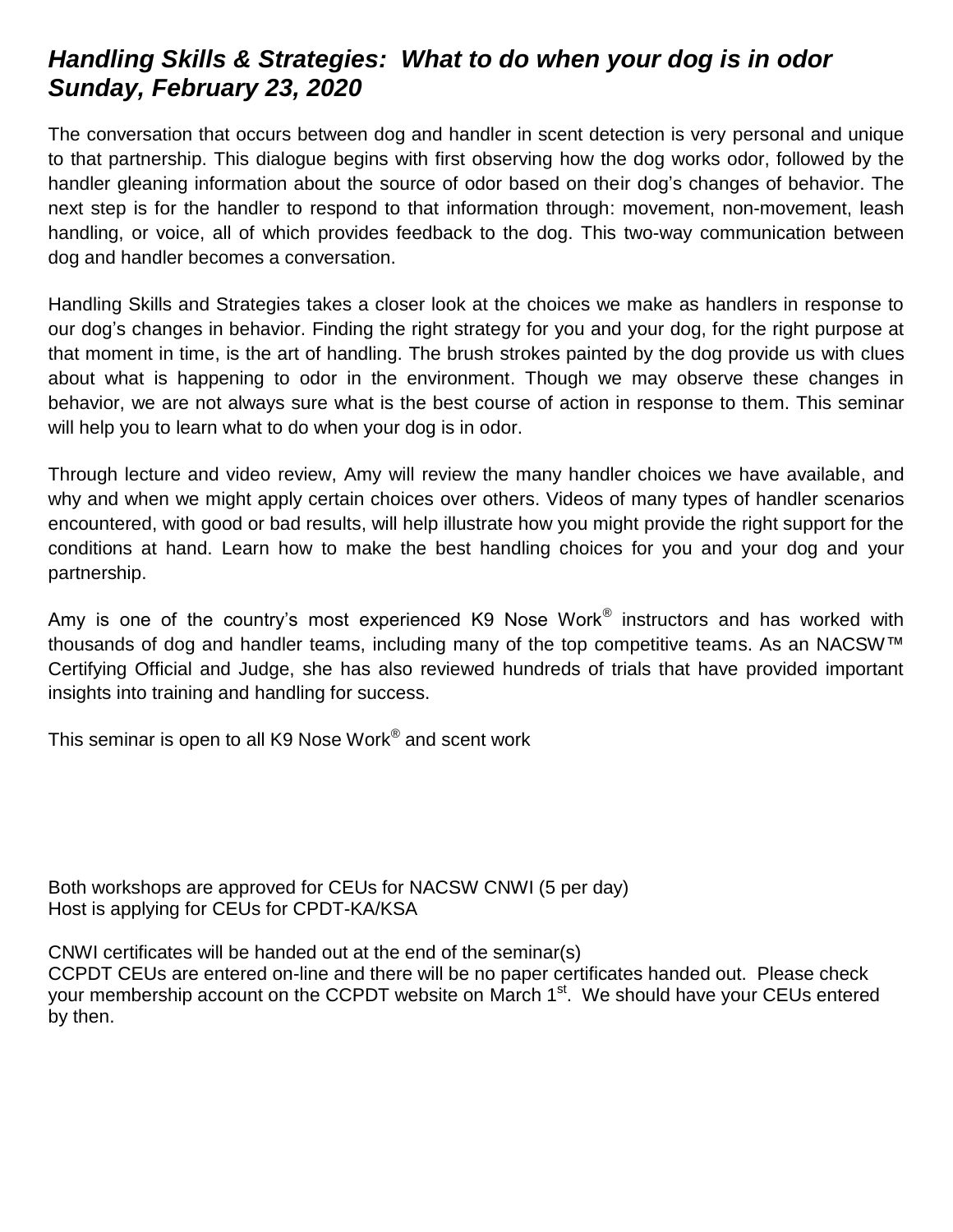

#### **Amy Herot, CPDT-KA, NACSW Co-founder NACSW™ & K9 Nose Work® Founder/Nose Work Instructor**

Amy is a professional K9 trainer and handler and brings over a decade of experience to her work. She has certified teams in Narcotics and Explosives and has logged over 1500 instructional hours in detection dog training. As co-founder of K9 Nose Work, and the National Association of Canine Scent Work Association, LLC™ (NACSW), she has sought to bring that experience to companion dogs and handlers through the development of K9 Nose Work® classes and sport events.

In the canine sport world Amy has trained dogs for tracking, agility, sheepherding, protection sports, and detection. She has competed nationally with her Dutch Shepherd, Maya and took 3rd place in Narcotics Detection at the Gold Coast K9 Working Dog Trials and 1st place, open division, at the Oxnard Police K9 Foundation Inaugural Trial, 2009. Her Belgian Malinois, Seven, is a nationally certified explosives detection dog and took 1st place in the Explosives Building Search at the 2009 Ventura County Sheriff's K9 Trial and holds an APR1 IPO title.

Amy holds a Bachelor of Science from NYU and is nationally certified through the Certification Council for Professional Dog Trainers (CCPDT). Additionally, she is a graduate of the Balu

Academy for Dog Trainers and is a John Rogerson associate here in the U.S.

Her professional memberships and affiliations include the Association of Pet Dog Trainers (APDT), Southern California Dog Trainers' Forum (SCDTF), Southern California Schutzhund Club, California Narcotics Canine Association (CNCA) and International Association of Bomb Technicians and Investigators (IABTI). Amy gives much volunteer time and expertise to the betterment of shelter dogs. Some of Amy's other achievements have been the 2007 President's Volunteer Service Award, SPCA LA's 2005 Outstanding H.E.A.L. (Helping Enhance Animals Lives) Volunteer and 2006 Volunteer of the Year.

Amy is owner of the Los Angeles based All Good Dogs, LLC. [www.allgooddogs.biz](http://www.allgooddogs.biz/)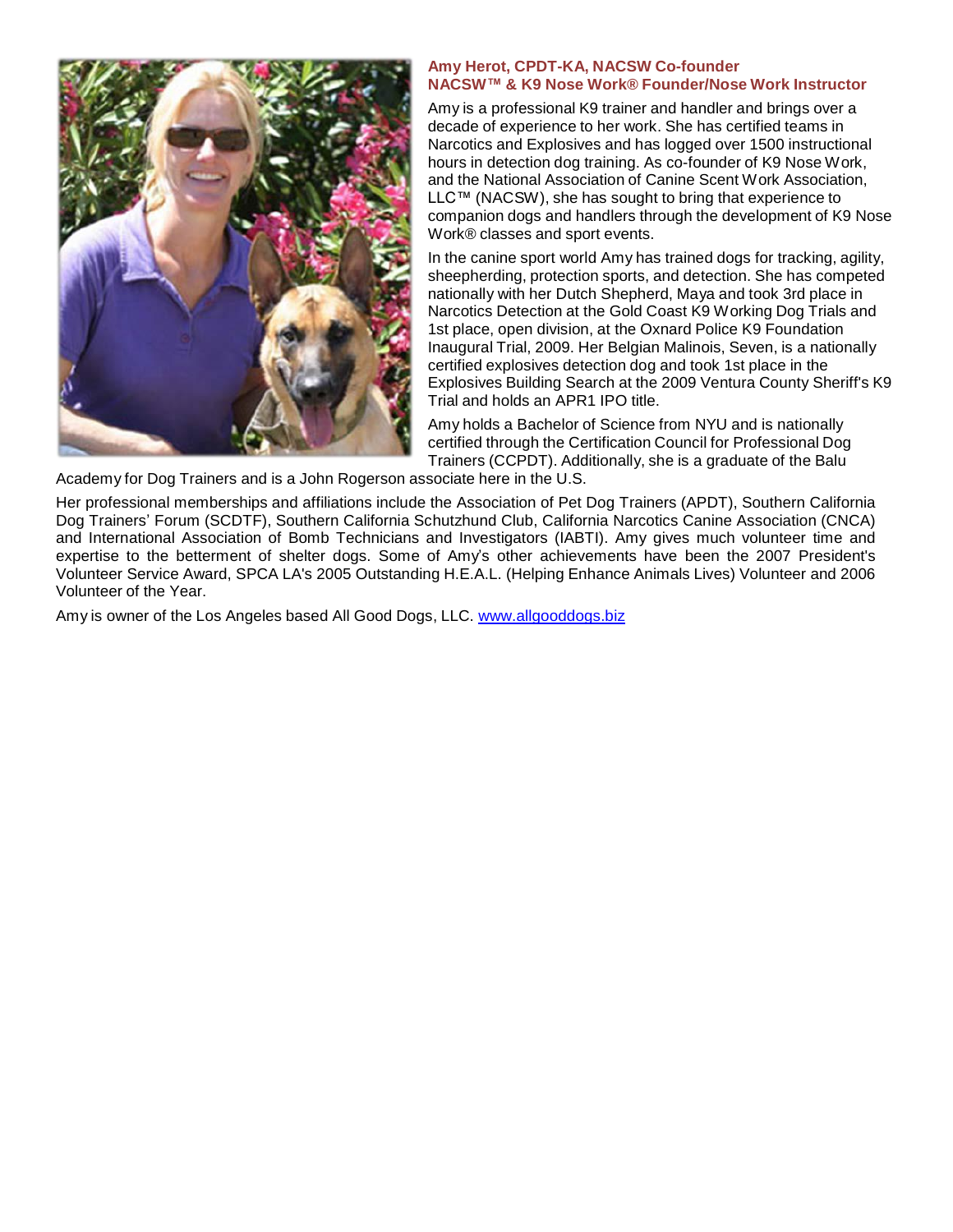# **WEEKEND DETAILS**

## **SCHEDULE:**

Saturday February 22, 2020: Dogs in Odor – Painting the Scent Picture 2.0 Sunday February 23, 2020: Handling Skills & Strategies: What to do when your dog is in odor Check in opens at 8:15 a.m. each day, Seminar is 9:00 a.m. - 5:00 p.m.

**REGISTRATION IS LIMITED**

**(a wait list will be maintained)**

## **WHAT TO BRING:**

- Metal folding chairs will be available at the facility or you may opt to bring your own chair
- Note taking supplies. There will be handouts and exercises to write down.

## **DOG POLICIES:**

These are non-working seminars. Please leave your dogs at home. If you must bring your dog, they must be safely contained in your vehicle. *There is no shade on the grounds and no interior space for crating.*

## **FOOD**

We will provide beverages and snacks. Lunch break will be approximately one hour. Please bring your own food. There are food places available, but they are about 10-15 minutes away.

### **VIDEO AND AUDIO-TAPING**

Please sign the photography/video release form below. *Audio and/or videotaping is not permitted.*

## **LOCATION:**

**West Plainfield Volunteer Fire Department/Lillard Hall, 24901 Co Rd 95, Davis, CA**

*Directions - Heading from the Bay area towards Sacramento on 80 East:* Take 113 towards Woodland. Exit on Covell Rd and go left at the signal (West). Go approx. 5 miles and make a right on Co. Rd 95. Building will be on your right in about 1 mile. Look for the white, split rail fence.

*Directions - Heading from Sacramento towards San Francisco on 80 West:* Take 113 towards Woodland. Exit on Covell Rd and go left at the signal (West). Go approx. 5 miles and make a right on Co. Rd 95. Building will be on your right in about 1 mile. Look for the white, split rail fence.

**PARKING:** You will need to park in the gravel parking lot. Parking may be a bit tight. Please be courteous. Please be aware that this building is next to a working volunteer first department and a small but active airport. A siren could go off during the day. If you must bring your dog, dogs will need to be safely secured in their vehicles. We will not have space to crate dogs indoors. It will most likely be warm so please take appropriate measures to keep your dog comfortable.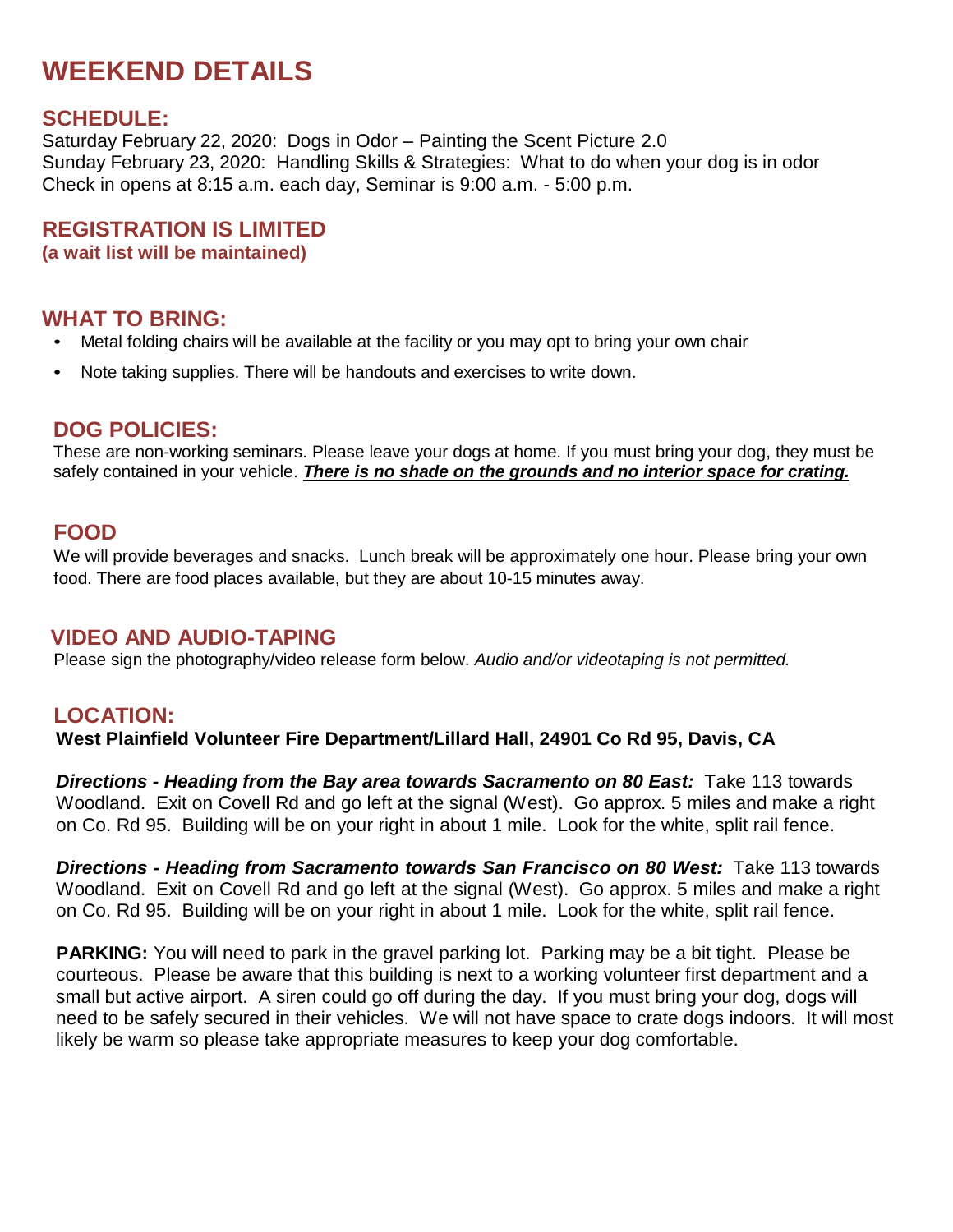## **HOTELS**

This is only a partial list of hotels in the area. Please check pet policies & fees before making reservations!

#### **Best Western University Lodge**

123 B St., Davis, CA 530-756-7890 8-11 miles away

### **La Quinta Inn & Suites**

1771 Research Park Dr., Davis, CA 530-758-2600 8-11 miles away

## **Days Inn** 4100 Chiles Rd., Davis, CA

530-298-6535 8-11 miles away

## **University Park Inn & Suites**

1111 Richards Blvd., Davis, CA 530-756-0910 8-11 miles away

## **Holiday Inn Express**

2070 Freeway Dr., Woodland, CA 530-662-7750 10-12 miles away

### **Best Western Plus**

1345 Commercial Way, Dixon, CA 707-678-1400 12-13 miles away

#### **Comfort Suites Woodland – Sac Airport**

2080 Freeway Dr., Woodland, CA 530-723-5900

## **Country Inn and Suites**

155 Dorset Dr., Dixon 707-676-5000 12-13 miles away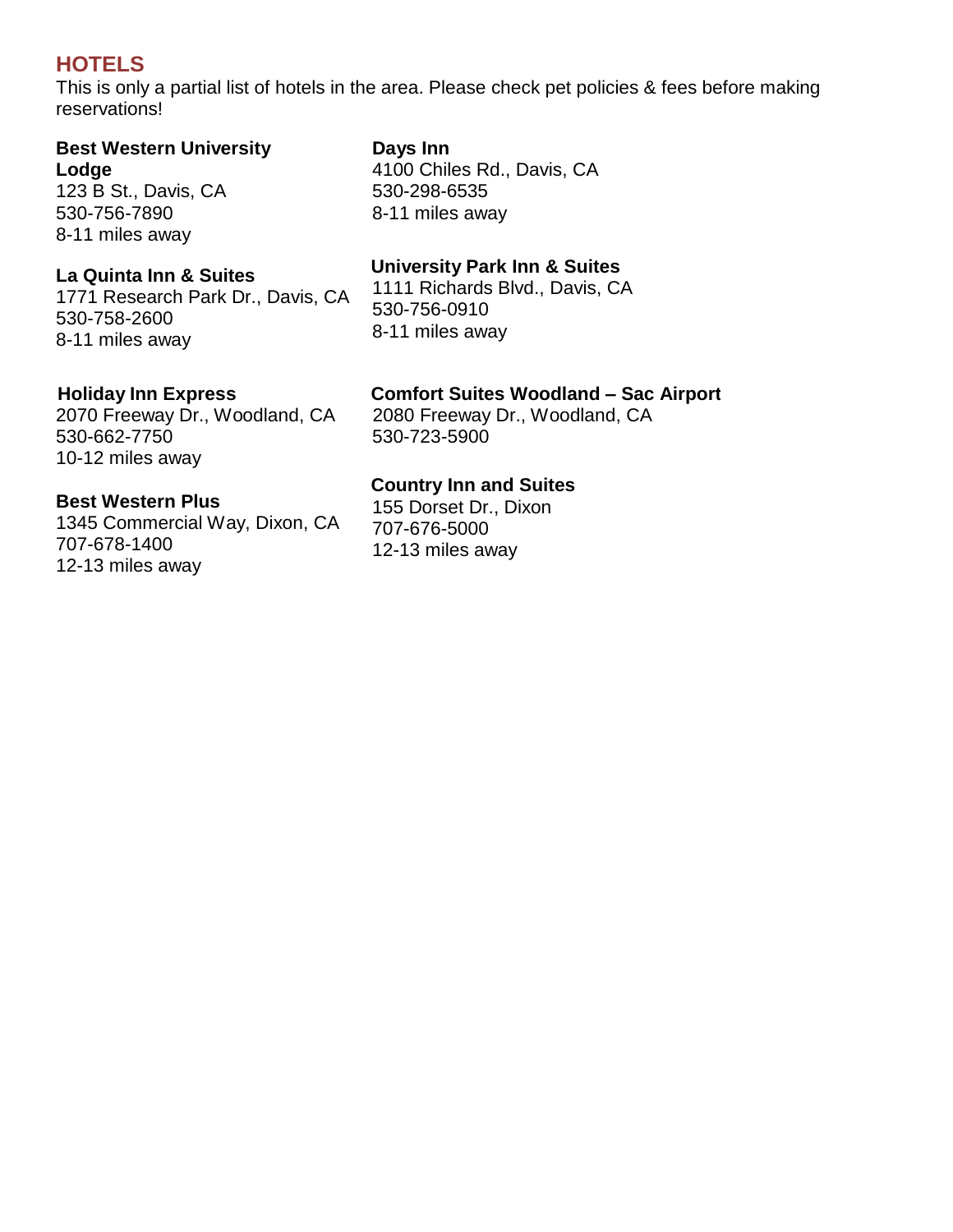## **REGISTRATION FORM**

## **Dogs in Odor 2.0 & Handling Strategies**

*Seminar Presenter and Instructor: NACSW™ Founder, Amy Herot, CPDT-KA*

Saturday & Sunday February 22 & 23, 2020

#### **West Plainfield Lillard Hall, Davis, CA**

Please fill out the form below and sign the cancellation policy, photography and video release authorization form and liability waiver (pages 6 & 7 of this document). Please mail to Jennie Keifer, 210 Bowen Ln, Dixon, CA 95620. You will receive an email confirmation upon receipt of your registration and payment. Please contact Jennie at [noseygoldens@aol.com](mailto:noseygoldens@aol.com) if you have any questions.

| Name: _______________                                                           |  |  |
|---------------------------------------------------------------------------------|--|--|
| <b>Address:</b>                                                                 |  |  |
|                                                                                 |  |  |
|                                                                                 |  |  |
|                                                                                 |  |  |
| Are you a CNWI™: Yes No Are you a CPDT: Yes No                                  |  |  |
| Are you a professional detection dog trainer/handler?                           |  |  |
|                                                                                 |  |  |
| Have you achieved any K9 Nose Work® title level with your dog(s)? If so, please |  |  |

| v | $\sim$ |  |
|---|--------|--|

### **REGISTRATION FEES** (seminar attendance without a dog)

**Saturday – Dogs in Odor 2.0 Seminar – \$150.00**

**Sunday – Dogs in Odor Seminar – \$150.00**

\_\_\_ **Both days - \$275.00** 

#### *Pre-payment in full is required to secure your spot.*

Please mail your registration and check (made out to Jennie Keifer) to: Jennie Keifer, 210 Bowen Ln, Dixon, CA 95620

*\*\*\*Registrations sent Priority/Overnight must not require a signature.\*\** 

### **Cancellation Policy**

All cancellations must be in writing, via email sent to [noseygoldens@aol.com,](mailto:noseygoldens@aol.com) and will be confirmed by return email. Your cancellation will not be valid without a written confirmation of receipt from Jennie Keifer.

- Full refund up to February 1, 2020 minus \$25.00 administrative fee
- 50% refund up to February 8, 2020
- 25% refund of seminar fee up to February 15, 2020
- No refunds for cancellations after February 15, 2020
- No refund for no-shows.

I have read, understand and agree to the above: